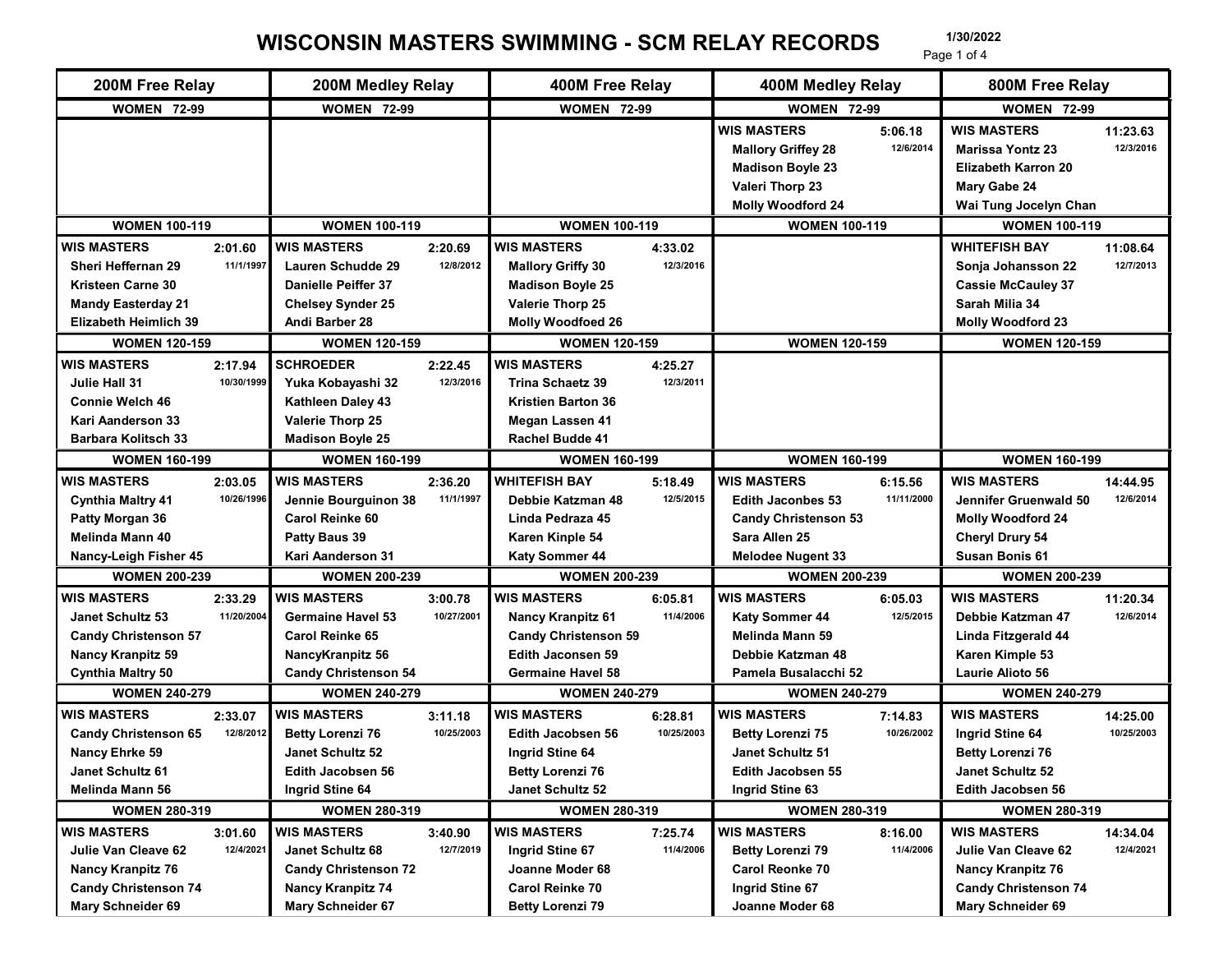## WISCONSIN MASTERS SWIMMING - SCM RELAY RECORDS 1/30/2022 Page 2 of 4

| 200M Free Relay             |            | 200M Medley Relay         |            | 400M Free Relay           |                      | 400M Medley Relay          |            | 800M Free Relay                                  |           |
|-----------------------------|------------|---------------------------|------------|---------------------------|----------------------|----------------------------|------------|--------------------------------------------------|-----------|
| <b>WOMEN 320-359</b>        |            | <b>WOMEN 320-359</b>      |            | <b>WOMEN 320-359</b>      |                      | <b>WOMEN 320-359</b>       |            | <b>WOMEN 320-359</b>                             |           |
|                             |            |                           |            |                           |                      |                            |            |                                                  |           |
|                             |            |                           |            |                           |                      |                            |            |                                                  |           |
|                             |            |                           |            |                           |                      |                            |            |                                                  |           |
|                             |            |                           |            |                           |                      |                            |            |                                                  |           |
| <b>WOMEN 360-399</b>        |            | <b>WOMEN 320-399</b>      |            | <b>WOMEN 360-399</b>      |                      | <b>WOMEN 360-399</b>       |            | <b>WOMEN 360-399</b>                             |           |
|                             |            |                           |            |                           |                      |                            |            |                                                  |           |
|                             |            |                           |            |                           |                      |                            |            |                                                  |           |
|                             |            |                           |            |                           |                      |                            |            |                                                  |           |
|                             |            |                           |            |                           |                      |                            |            |                                                  |           |
|                             |            |                           |            |                           |                      |                            |            |                                                  |           |
| MEN 72-99                   |            | MEN 72-99                 |            | MEN 72-99                 |                      | MEN 72-99                  |            | <b>MEN 72-99</b>                                 |           |
|                             |            |                           |            |                           |                      |                            |            | <b>WIS MASTERS</b>                               | 9:10.84   |
|                             |            |                           |            |                           |                      |                            |            | Michael Wade 24                                  | 12/3/2011 |
|                             |            |                           |            |                           |                      |                            |            | <b>Fritz Schenker 26</b>                         |           |
|                             |            |                           |            |                           |                      |                            |            | Sam Hickinbottom 22<br><b>Nicholas Janous 23</b> |           |
| <b>MEN 100-119</b>          |            | <b>MEN 100-119</b>        |            | MEN 100-119               |                      | MEN 100-119                |            | <b>MEN 100-119</b>                               |           |
| WIS MASTERS                 | 1:49.60    | <b>WIS MASTERS</b>        | 2:04.56    | <b>WIS MASTERS</b>        |                      |                            |            | <b>WIS MASTERS</b>                               | 10:40.56  |
| <b>Craig Lanza 27</b>       | 11/11/1995 | Thomas Mole 26            | 11/11/1995 | Joseph LaBudde 29         | 4:24.10<br>12/3/2016 |                            |            | Joseph LaBudde 29                                | 12/3/2016 |
| Larry Lanza 27              |            | Larry Lanza 27            |            | Joshua Griffey 30         |                      |                            |            | Joshua Griffey 30                                |           |
| Thomas Mole 26              |            | <b>Scott Kaufman 24</b>   |            | John Henry Dasinger 2     |                      |                            |            | John Henry Dasinger 2                            |           |
| <b>Mark Gwidt 25</b>        |            | Craig Lanza 27            |            | Carl Kaiser 29            |                      |                            |            | Carl Kaiser 29                                   |           |
| MEN 120-159                 |            | <b>MEN 120-159</b>        |            | <b>MEN 120-159</b>        |                      | <b>MEN 120-159</b>         |            | <b>MEN 120-159</b>                               |           |
| <b>WIS MASTERS</b>          | 1:49.85    | <b>WIS MASTERS</b>        | 2:10.57    | <b>WIS MASTERS</b>        | 4:36.22              | <b>WIS MASTERS</b>         | 5:45.75    | <b>WIS MASTERS</b>                               | 9:03.58   |
| Stu Schaefer 47             | 3/7/2020   | Rudy Hein 26              | 11/1/1997  | Tony Jansen 29            | 11/30/1996           | Eric John 31               | 11/11/2000 | David Dallmann 35                                | 12/7/2013 |
| <b>Derrick O'Donnell 32</b> |            | David Bart 37             |            | Jerry Lourigan 31         |                      | Joseph Mueller 34          |            | James Biles 52                                   |           |
| Cy Mistry 31                |            | Jay Buckmaster 26         |            | Kurt Weina 33             |                      | Jerry Lourigan 35          |            | <b>Scott Bowe 34</b>                             |           |
| <b>Brandon O'Donnell 30</b> |            | Daniel Selle 37           |            | <b>Richard Claxton 41</b> |                      | <b>Toby Haines 31</b>      |            | Darryl Stich 38                                  |           |
| <b>MEN 160-199</b>          |            | <b>MEN 160-199</b>        |            | <b>MEN 160-199</b>        |                      | <b>MEN 160-199</b>         |            | <b>MEN 160-199</b>                               |           |
| WIS MASTERS                 | 1:58.02    | <b>WIS MASTERS</b>        | 2:15.20    | <b>WHITEFISH BAY</b>      | 4:19.91              | <b>ELMBROOK</b>            | 5:05.47    | <b>ELMBROOK</b>                                  | 9:54.18   |
| Dick Pitman 49              | 11/6/1993  | <b>Thomas Meehan 46</b>   | 11/6/1993  | <b>Aaron Gardner 46</b>   | 12/5/2015            | <b>Todd Murray b37</b>     | 12/3/2016  | <b>Mark Pfaltgraff 55</b>                        | 12/3/2016 |
| Davis Janda 37              |            | David Janda 37            |            | David Lotter 45           |                      | Bobby Wu 43                |            | Thomas Grisa 54                                  |           |
| <b>Bruce Allen 34</b>       |            | Dick Pitman 49            |            | <b>Grant Burall 37</b>    |                      | <b>Maurice Tetzlaff 40</b> |            | <b>Andrew Babcock 39</b>                         |           |
| Thomas Meehan 46            |            | David Farrell 38          |            | Jeffrey Rogers 37         |                      | <b>Gregory Blommel 56</b>  |            | <b>Maurice Tetzlaff 40</b>                       |           |
| <b>MEN 200-239</b>          |            | <b>MEN 200-239</b>        |            | <b>MEN 200-239</b>        |                      | <b>MEN 200-239</b>         |            | <b>MEN 200-239</b>                               |           |
| <b>WIS MASTERS</b>          | 1:59.37    | <b>ELMBROOK</b>           | 2:01.56    | <b>WIS MASTERS</b>        | 4:11.86              | <b>WIS MASTERS</b>         | 4:42.74    | <b>WIS MASTERS</b>                               | 10:47.13  |
| Thomas Bird 55              | 12/8/2012  | Thomas Grisa 54           | 12/3/2016  | <b>Thomas Grisa 53</b>    | 12/5/2015            | Thomas Grisa 57            | 12/7/2019  | Davisd Drury 55                                  | 12/6/2014 |
| Geoff Mykleby 59            |            | <b>Gregory Blommel 56</b> |            | <b>Mark Pfalzgraff 54</b> |                      | James Fischer 56           |            | Jeffrey Rogers 36                                |           |
| Peter Allen 53              |            | <b>Andrew Babcock 39</b>  |            | <b>Scott Richards 55</b>  |                      | <b>Scott Richards 59</b>   |            | <b>Carl Millholland 62</b>                       |           |
| James Biles 51              |            | Mark Steinhafel 55        |            | <b>Andrew Babcock 38</b>  |                      | <b>Andrew Babcock 42</b>   |            | David Clark 57                                   |           |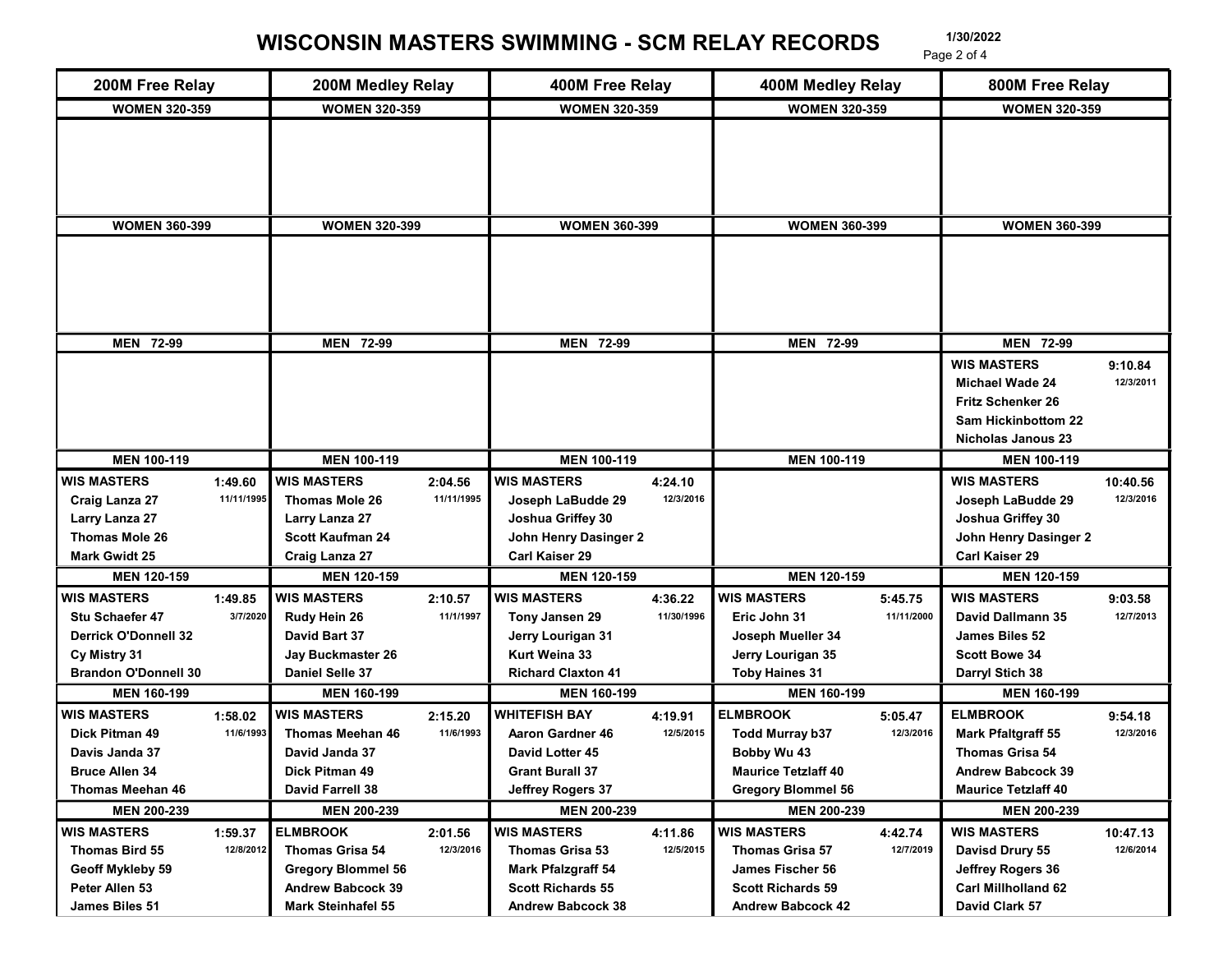## WISCONSIN MASTERS SWIMMING - SCM RELAY RECORDS 1/30/2022

| 200M Free Relay                                                                                                       |                       | 200M Medley Relay                                                                                                    |                      | 400M Free Relay                                                                                                           |                      | 400M Medley Relay                                                                          |                       | Page 3 of 4<br>800M Free Relay                                                                                            |                       |
|-----------------------------------------------------------------------------------------------------------------------|-----------------------|----------------------------------------------------------------------------------------------------------------------|----------------------|---------------------------------------------------------------------------------------------------------------------------|----------------------|--------------------------------------------------------------------------------------------|-----------------------|---------------------------------------------------------------------------------------------------------------------------|-----------------------|
| MEN 240-279                                                                                                           |                       | MEN 240-279                                                                                                          |                      | <b>MEN 240-279</b>                                                                                                        |                      | <b>MEN 240-279</b>                                                                         |                       | <b>MEN 240-279</b>                                                                                                        |                       |
|                                                                                                                       |                       |                                                                                                                      |                      |                                                                                                                           |                      |                                                                                            |                       |                                                                                                                           |                       |
| <b>WIS MASTERS</b><br><b>Barry Mandel 64</b><br>Tom Meehan 70<br><b>Mike Murray 67</b>                                | 2:10.34<br>12/2/2017  | <b>WIS MASTERS</b><br><b>Thomas Grisa 57</b><br>James Fischer 56<br><b>Scott Richards 59</b>                         | 2:15.18<br>12/7/2019 | <b>WIS MASTERS</b><br><b>Clark Knuth 68</b><br><b>Lawrence Mueller 72</b><br><b>Fred Russell 68</b>                       | 6:01.28<br>12/3/2016 | <b>WIS MASTERS</b><br>Frank Feld 69<br><b>Bill Payne 67</b><br><b>Alex MacGillis 68</b>    | 6:55.09<br>11/30/1996 | <b>WIS MASTERS</b><br>David Drury 56<br>Carl Millholland 63<br>H R Weiner 65                                              | 11:09.69<br>12/5/2015 |
| <b>Geoff Mykleby 64</b>                                                                                               |                       | <b>Clark Knuth 71</b>                                                                                                |                      | <b>Mike Murray 66</b>                                                                                                     |                      | <b>David Farrell 41</b>                                                                    |                       | David Clark 58                                                                                                            |                       |
| MEN 280-319                                                                                                           |                       | MEN 280-319                                                                                                          |                      | <b>MEN 280-319</b>                                                                                                        |                      | MEN 280-319                                                                                |                       | MEN 280-319                                                                                                               |                       |
| <b>WIS MASTERS</b><br>Gordon Schalla 76<br>John Bauman 72<br>George May 65<br><b>James Sevenich 73</b><br>MEN 320-359 | 2:56.24<br>10/26/1923 | <b>WIS MASTERS</b><br><b>Fred Salzmann 73</b><br>John Bauman 75<br>George May 68<br>Tim Trowbridge 66<br>MEN 320-359 | 3:12.77<br>11/5/2005 | MEN 320-359                                                                                                               |                      | MEN 320-359                                                                                |                       | MEN 320-359                                                                                                               |                       |
| <b>WIS MASTERS</b><br><b>Fred Salzmann 82</b><br><b>Alex MacGillis 86</b><br><b>Bill Payne 85</b><br>Tom Michelson 83 | 4:04.61<br>12/6/2014  | <b>I</b> WIS MASTERS<br>John Bauman 82<br>George May 75<br><b>Alex MacGillis 84</b><br>Tom Michelson 81              | 3:54.16<br>12/8/2012 |                                                                                                                           |                      |                                                                                            |                       |                                                                                                                           |                       |
| <b>MEN 360-399</b>                                                                                                    |                       | MEN 360-399                                                                                                          |                      | <b>MEN 360-399</b>                                                                                                        |                      | MEN 360-399                                                                                |                       | <b>MEN 360-399</b>                                                                                                        |                       |
| <b>MIXED 72-99</b>                                                                                                    |                       | <b>MIXED 72-99</b>                                                                                                   |                      | <b>MIXED 72-99</b>                                                                                                        |                      | <b>MIXED 72-99</b>                                                                         |                       | <b>MIXED 72-99</b>                                                                                                        |                       |
|                                                                                                                       |                       |                                                                                                                      |                      | <b>WIS MASTERS</b><br><b>Christina Balcer 22W</b><br>Carl Kaiser 26M<br><b>Mike Bentley 30M</b><br><b>Carly Meuer 21W</b> | 4:29.90<br>12/7/2013 |                                                                                            |                       | <b>WIS MASTERS</b><br><b>Christina Calcer 22W</b><br><b>Carly Meuer 21W</b><br>Carl Kaiser 26M<br><b>Mike Bentley 30M</b> | 10:17.51<br>12/7/2013 |
| <b>MIXED 100-119</b>                                                                                                  |                       | MIXED 100-119                                                                                                        |                      | MIXED 100-119                                                                                                             |                      | MIXED 100-119                                                                              |                       | <b>MIXED 100-119</b>                                                                                                      |                       |
| <b>WIS MASTERS</b>                                                                                                    | 2:00.20               | <b>WIS MASTERS</b>                                                                                                   | 2:08.95              | <b>WHITEFISH BAY</b>                                                                                                      | 4:26.63              | <b>WIS MASTERS</b>                                                                         | 4:57.11               | <b>WIS MASTERS</b>                                                                                                        | 9:39.34               |
| <b>Molly Woodford 27W</b><br><b>Rachel Mensch 26W</b><br>Jack Turek 25M<br><b>Greg Grewal 23M</b>                     | 12/2/2017             | <b>Molly Woodford 27W</b><br><b>Greg Grewal 23M</b><br>Rachel Mensch 26W<br>Jack Turek 25M                           | 12/2/2017            | <b>Mallory Griffey 28W</b><br>Joshua Griffey 28M<br><b>Grant Burall 36M</b><br>Katelyn Brittain 26W                       | 12/6/2014            | <b>Molly Woodford 27W</b><br><b>Greg Grewal 23M</b><br>Rachel Mensch 26W<br>Jack Turek 25M | 12/2/2017             | <b>Brian Herzog 33M</b><br>Lauren Schudde 29W<br>Chelsey Synder 25W<br><b>Nick Janous 24M</b>                             | 12/8/2012             |
| MIXED 120-159                                                                                                         |                       | MIXED 120-159                                                                                                        |                      | MIXED 120-159                                                                                                             |                      | MIXED 120-159                                                                              |                       | MIXED 120-159                                                                                                             |                       |
| WIS MASTERS                                                                                                           | 1:58.57               | <b>WIS MASTERS</b>                                                                                                   | 2:06.12              | <b>WIS MASTERS</b>                                                                                                        | 4:36.72              | <b>MADISON AREA MA</b>                                                                     | 5:24.41               |                                                                                                                           |                       |
| Mark Larkin 43M<br>Jason Clark 35M<br>Katie Jozefiak 32W                                                              | 11/2/2014<br>IL.      | <b>Cynthia Maltry 37W</b><br>Nancy Ehrke 39W<br>David Bachleda 31M                                                   | 10/31/1992           | <b>Barbara Kolitsch 39W</b><br><b>Lara Pederson 37W</b><br><b>Patrick Mueller 40M</b>                                     | 11/5/2005            | <b>Bill Koenen 39M</b><br>Glenn Tarnowski 32M<br>Sara Allen 29W                            | 11/20/2004            |                                                                                                                           |                       |
|                                                                                                                       |                       | David Farrell 37M                                                                                                    |                      | Shaun Morrow 38M                                                                                                          |                      | Aimee Arnoldussen 28                                                                       |                       |                                                                                                                           |                       |